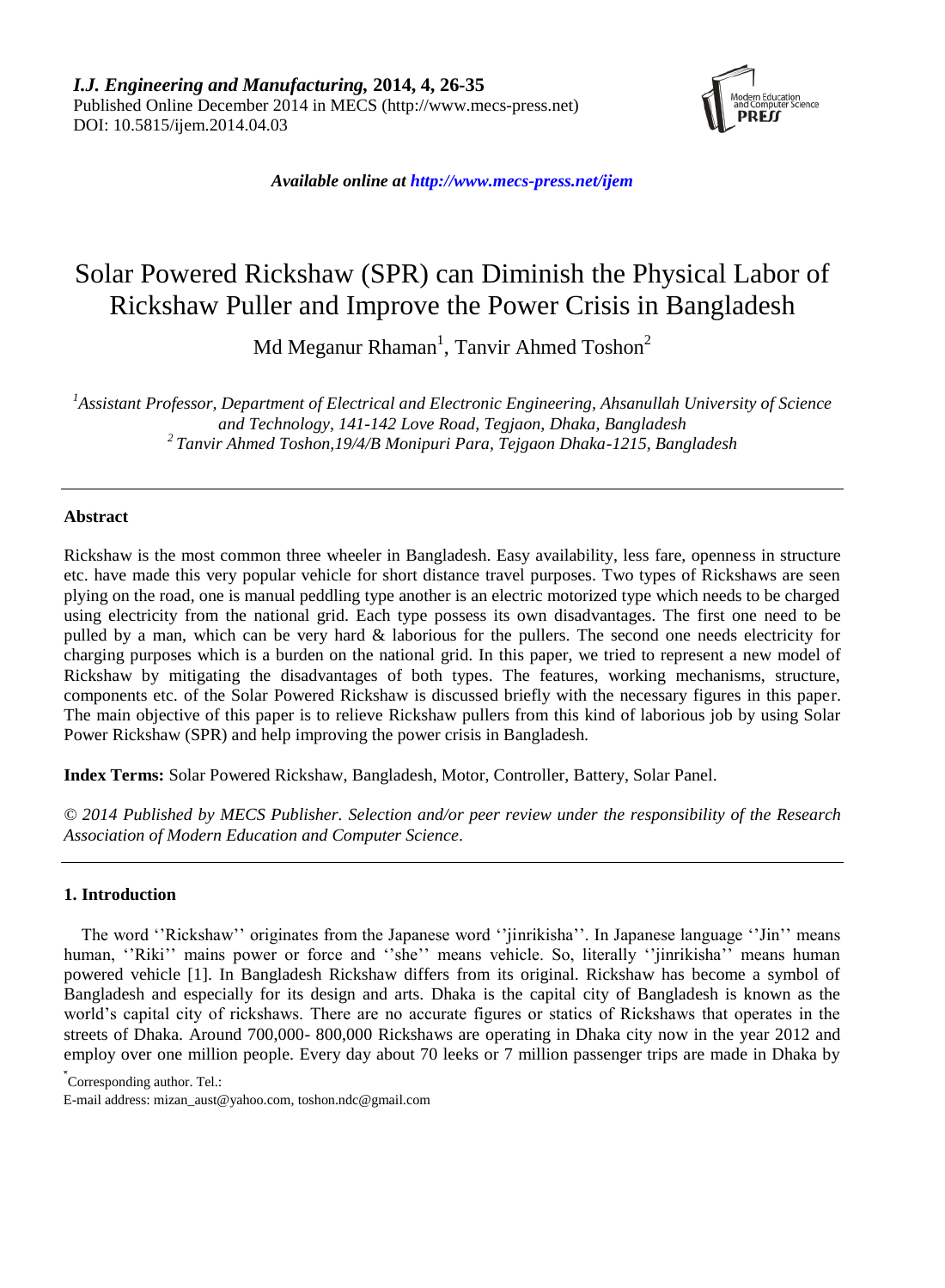Rickshaws over a distance of 11 million passenger miles. This is nearly twice the output of London"s underground [2]. Still now in Bangladesh as a profession of Rickshaw driving is considered very low status work. Bangladeshi people call a Rickshaw driver as "Ricshawala". The Rickshaw pullers are doing a very hard job, two or three persons sat down on Rickshaw under the hood and the driver pull or drive them by hands or feet. It is kind of barbarous and looks cruel when a Rickshaw puller works under strong sunlight with around 35°C temperatures.

The "Rickshaw" is a known vehicle around the world. It is a small scaled local means of vehicle. It is a human-pulled vehicle, usually contains two seats for carrying passengers and one driver seat. This nonmotorized form of public transport is a three wheeled vehicle capable of carrying two passengers excluding the driver, or a pay-load of 150-200 kg [3]. In Bangladesh roads are constrict and narrow in small towns, villages and even in the cities at residential areas. So Rickshaws are comfortable means of transport in Bangladesh. Increasing income level of lower middle class and middle class people has raised the number of Rickshaw passengers. People in Bangladesh tend to use Rickshaws for short distance travel purpose instead of walking. Rickshaws are widely used in almost all parts of Bangladesh. Still, in many parts of old Dhaka, Rickshaws are the only kind of vehicle that can travel through the narrow streets shown in Fig 1.





In Dhaka, most of the Rickshaw trips are kind of short with an average trip-length of 3.8 km; the statistics indicates that in Dhaka nearly 40% of the loaded rickshaws are being used by women and children, or people carrying goods. Another 30% of users are students [4]. In addition, they are the only alternative in contrast to high cost taxi cabs, CNGs etc. And also to the poor service of public transports like minibuses and tempos. Rickshaws are much more feasible in these situations in-terms-of total travel-time and cost. In a city like Dhaka door-to-door mobility provided by Rickshaws is substantially important, especially for the vulnerable social groups – women, children and adults [5]. These are some reasons of the vast popularity of Rickshaw among major stratum of the society. It is also an important fact that most of the Rickshaw passengers belong from upper-middle to lower-middle income groups of the society.

At present around two million or twenty lakhs people earn their livings by means of Rickshaw in the country [6]. The majority of them are Rickshaw pullers, but there are also mysteries (repairers), owners, makers, shopkeepers (selling rickshaw parts, spare-parts and other materials), tea-stall owners and many others who survive on the basis of the rickshaw. The enormity of the Rickshaw sector has important impacts on the national economy. 34% of the contribution of the transport sector to the GDP of Bangladesh comes from the Rickshaw sector [7]. If we consider for the fact that for every male employed there are at least three dependents, then nationally around six million or sixty lack people depend directly on the Rickshaws.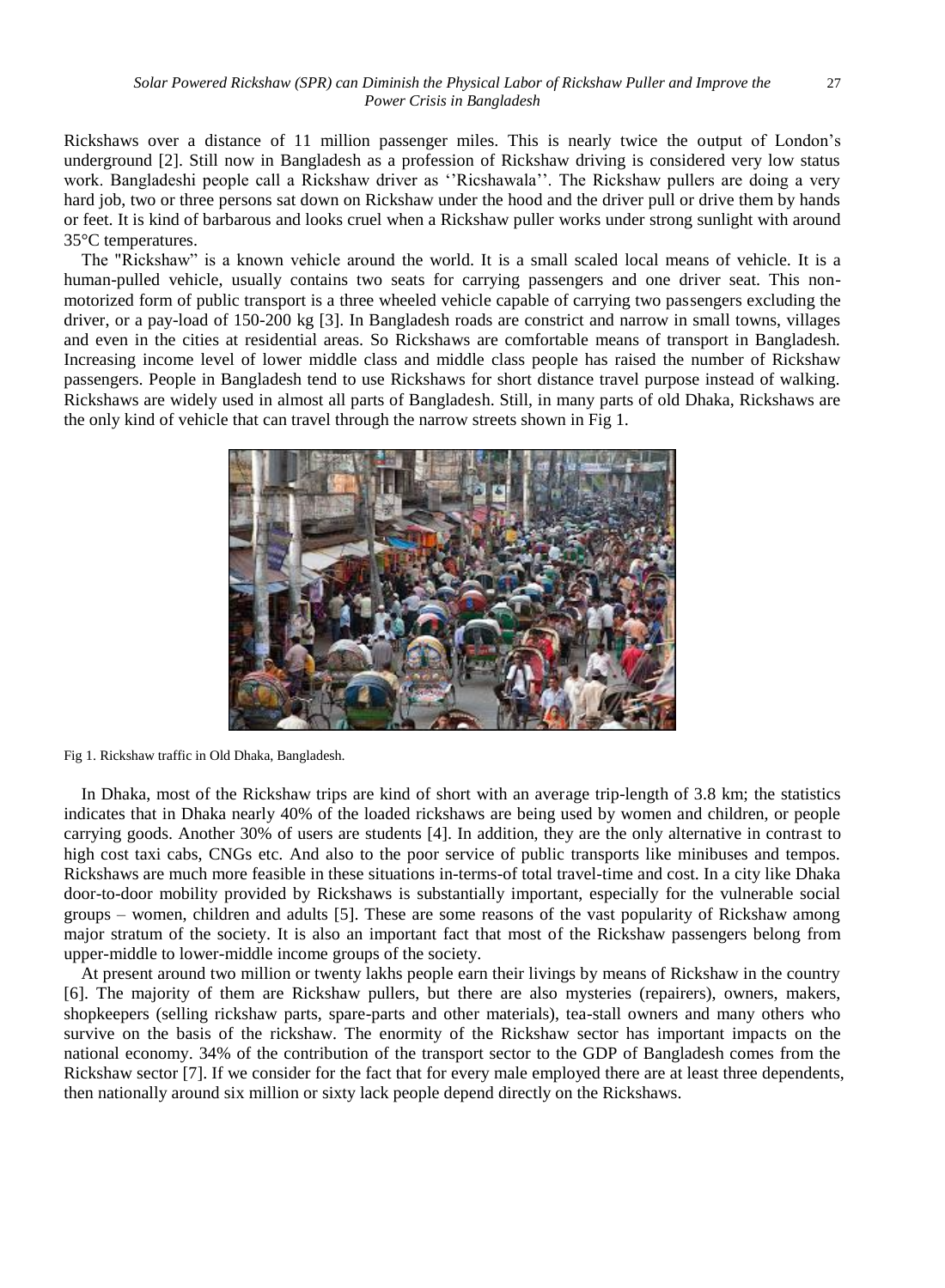#### 28 *Solar Powered Rickshaw (SPR) can Diminish the Physical Labor of Rickshaw Puller and Improve the Power Crisis in Bangladesh*

Despite the advancement in last two decades, Bangladesh is still regarded as a less developed country. About 1.5 million people in the capital Dhaka are regarded as middle class and contribute vastly to the economic development. However, the decision-makers in the government are not much concerned about solving transport problems. Most of these people, neither possess their own vehicle nor do they get any transport facilities from their workplace. The public transport system is insufficient, because it doesn"t provide transportation facilities in all areas of the city, especially remote areas. Taxicabs, CNGs and auto-rickshaws charge exorbitant fares and sometimes the drivers of such vehicles demands more money than the original meter cost per distance. Two decades back, Rickshaws plied most roads in the capital and ordinary people could travel to their desired destinations at affordable cost. The government has since made one road after another off-limits to Rickshaw, supposedly to ease traffic congestion, without arranging for any suitable alternatives for the people at large [8]. Manual Rickshaw driving is a laborious job, it looks kind of cruel, that one person is carrying two or three people at a time, shown in Fig 2.



Fig 2. Hardships of Rickshaw Pullers.

Manual rickshaw can be driven only by young, full fit and strong people. Studies have shown that if a person continue to pull a rickshaw for 20-25 year continuously, he will surely face some orthopedic difficulties in his latter life. To overcome his kind of situation SPR can play vital roles. All people even disabled, older and women can drive the SPR as it does not need manual labor shown in Fig 3.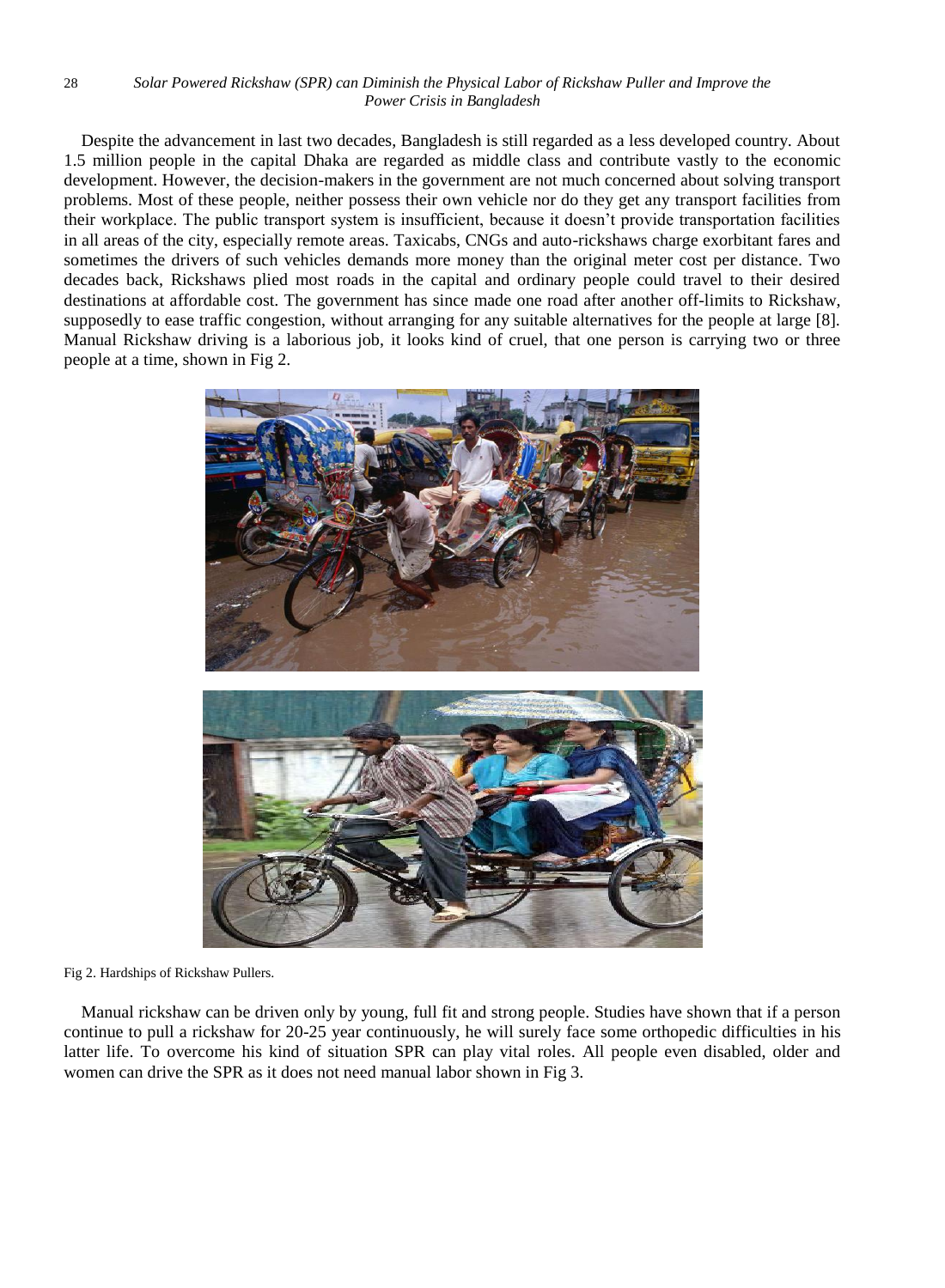

#### Fig 3. A disabled person is driving Motorized Rickshaw.

The price Solar Powered Rickshaw is about BDT 80000 (1 USD=79 Taka). A Rickshaw puller can nearly earn BDT 1,000 in a day [9]. Anyone can buy it on an installment payment basis so they can own it after finishing loan installments.

### *1.1 Structural Development*

Beeva Tech Limited is the first professional Power Rickshaw manufacturer in Bangladesh. Their vision was eliminated manual labor of Rickshaw pullers and increase their daily income. Power Rickshaw is architecturally different from the traditional Rickshaws and is manufactured in a steel-body platform with state of wooden body, comfortable seat and large space, showing a "new-look" Solar Power Rickshaw in Figure 4.



Fig 4. Structural view of Solar Powered Rickshaw.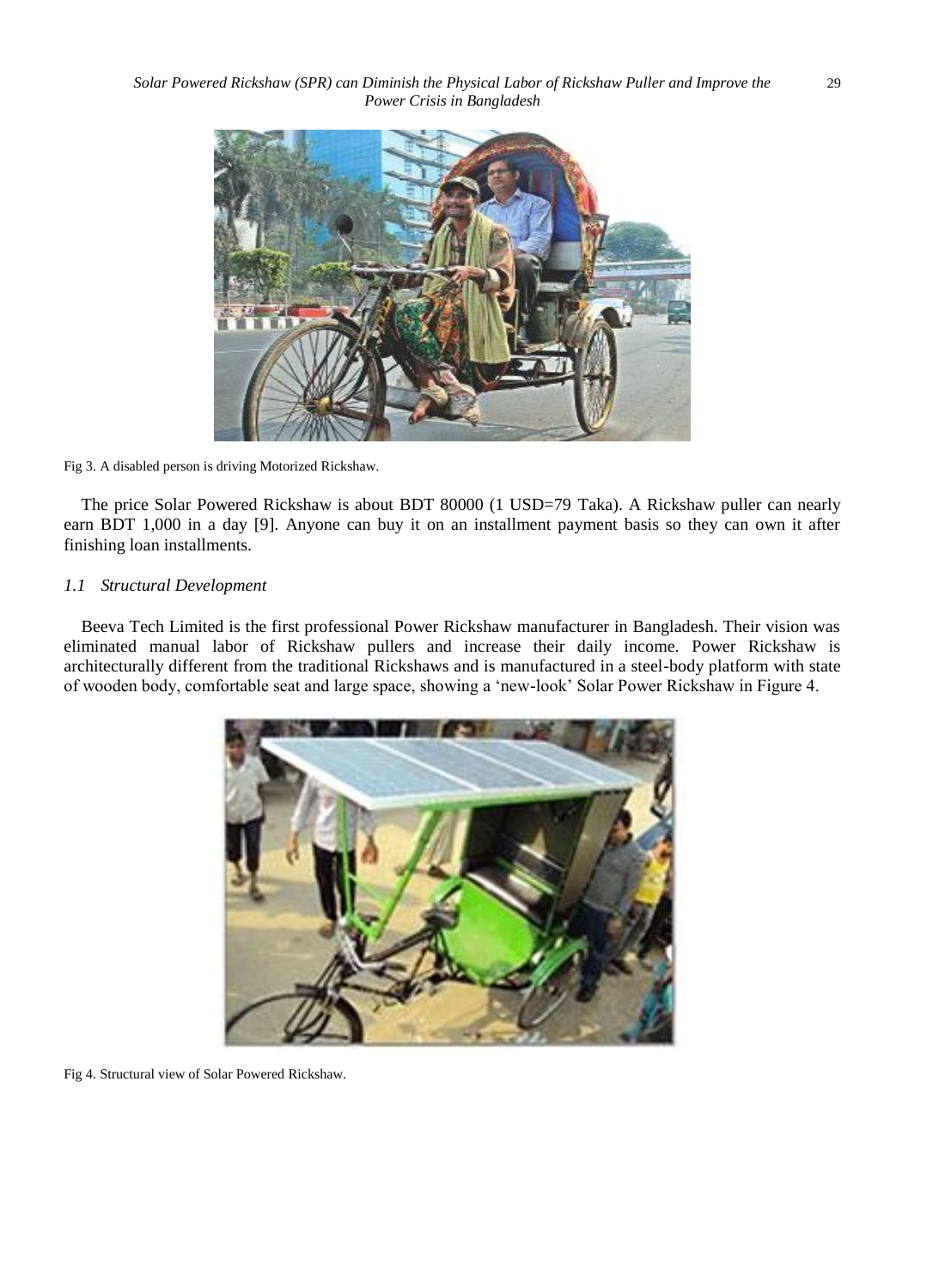# **2. Techniques**

The Government of Bangladesh banned import and assembly of an Electric Motorized Rickshaws because the Rickshaws are consuming 300 MW power per day from the national grid [10]. Bangladesh is one of the most electric deprived countries. So, the government should encourage SPR and allow those to drive on all the streets of the capital and other municipality streets. It would help the lower middle class and poor people to have affordable means of transport. Beeva Tech Limited launched a newly designed Solar-Charged Electric Rickshaw for Bangladesh [11]. A 48V, 500W, 13.5A, 500 RPM rated Brushless DC (BLDC) gear motor is used in the system. The motor is mounted under the seat, attached to the main frame shown in Fig 5.



Fig 5. Electric motor installed beneath the frame of the vehicle.

Four 12V, 20Ah rechargeable batteries were used in series to provide 48 Volts to the BLDC motor. These were lead-acid batteries each weighing 7.1 Kg and 181 X 77 X 171 mm in dimension. The batteries were accommodated inside the seats shown in Fig 6.



Fig 6. Batteries accommodated beneath the seat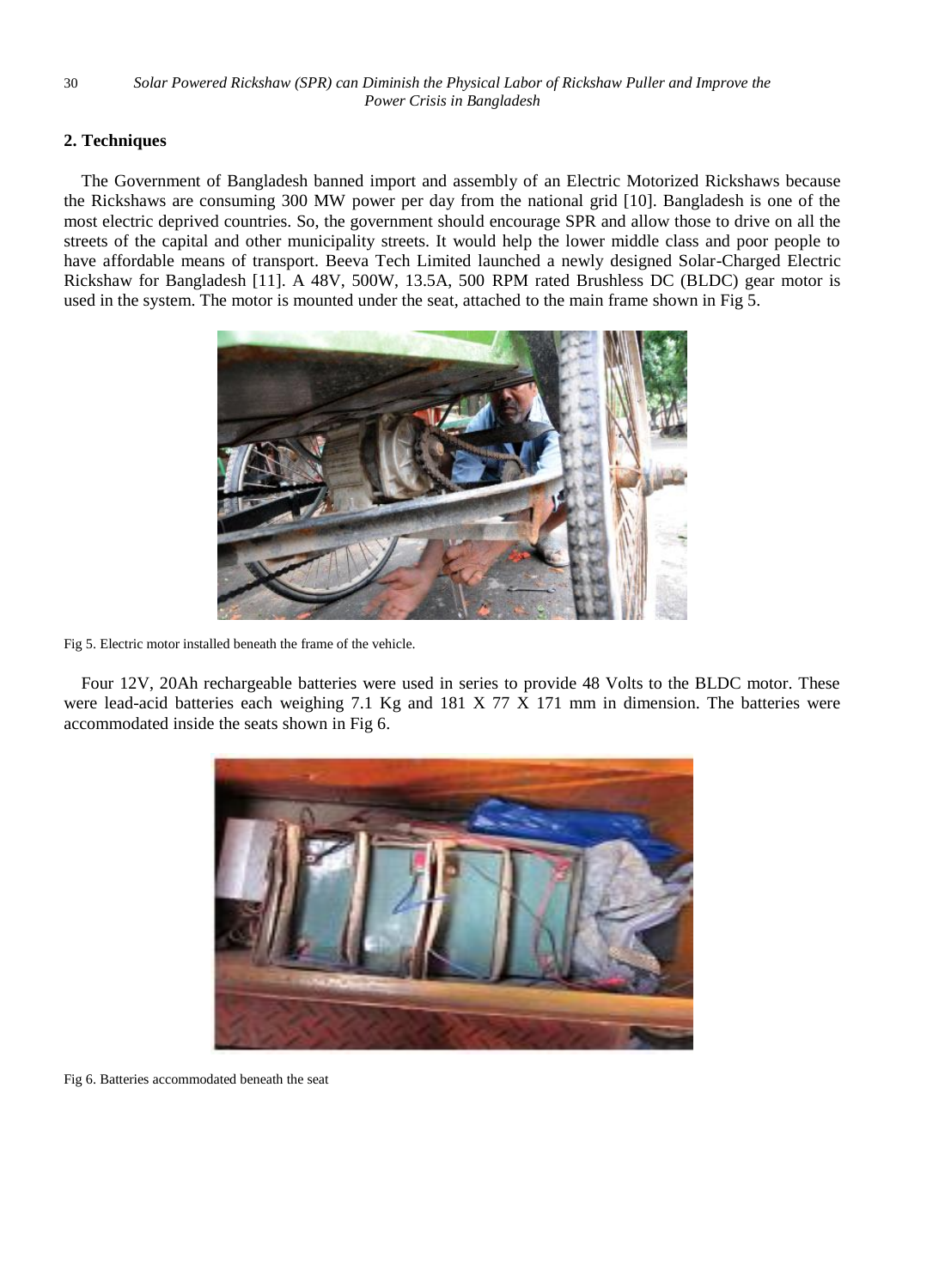The controller is essential for BLDC motor because of complicated electronics connection and charger for charging battery shown in Fig 7.



Fig 7. Electric brushless motor, controller and charger

A power key is used in the system to turn the whole system "on" or "off" manually. The hand-clutch is mounted on the left handle of the Rickshaw, along with the traditional front-wheel brake-system. It is used to stop the motor at-once when needed. The hand clutch will stop the motor irrespective of the throttle. It will start the motor from the corresponding throttle position shown in Fig 8.



Fig 8. Position of the Hand-Clutch, Power-key, and Throttle.

Fig 9 shows the connections of the motor wires with the controller, Throttle Position Sensor (TPS), and Power-key. The hall-sensors of the BLDC motors and the motor phase cables are also connected in the diagram.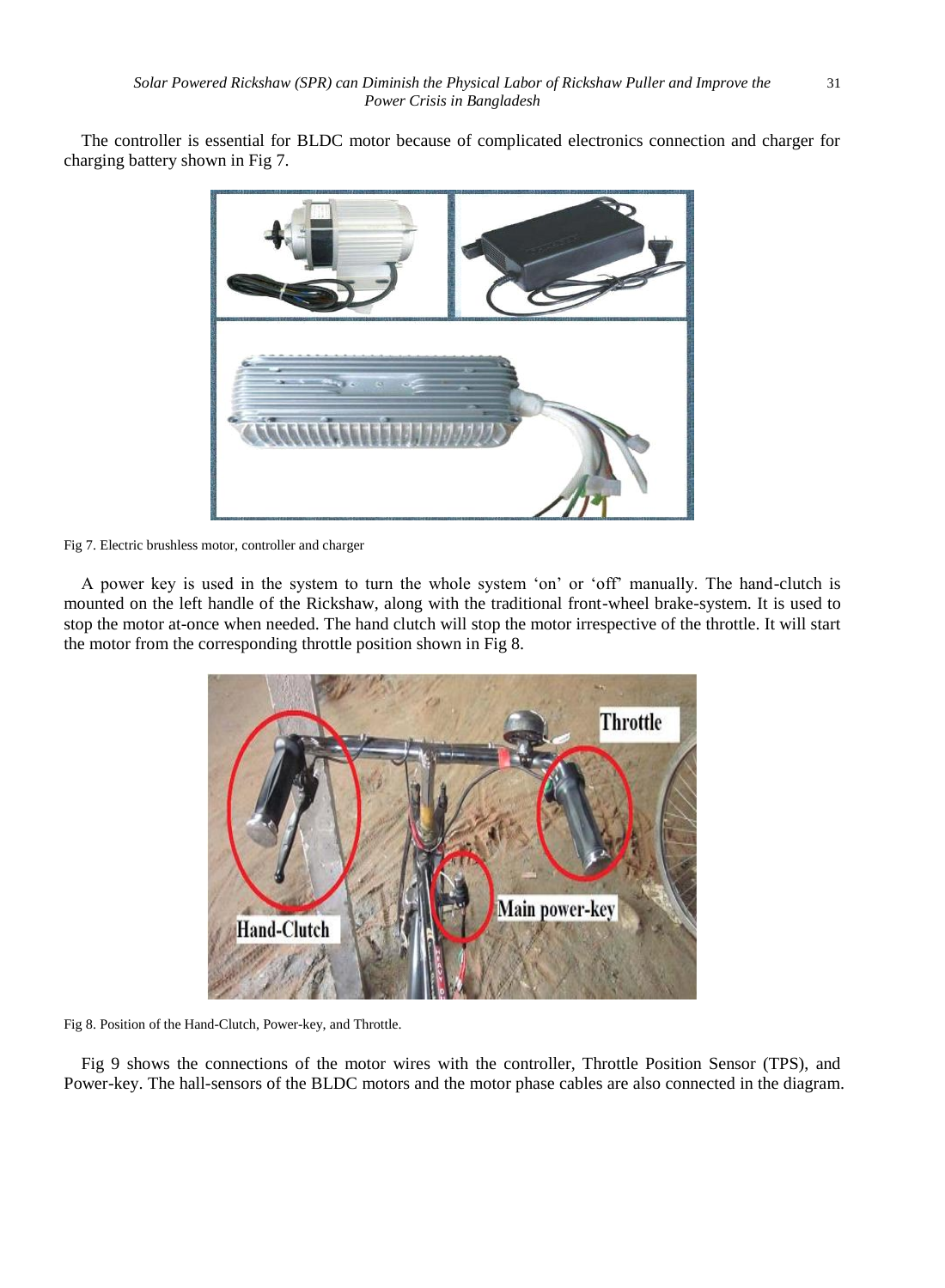

Fig 9. Electric components assembled separately

We have developed some unique models for Solar Power Rickshaw. They are mentioned below:

# *2.1 Solar + Electric Charging System*

Four 75W solar panels over the rickshaw ceiling for battery charging shown in Fig 4. It was proved that the panels were insufficient for charging the batteries to run the 500W motor for a long time. To solve this problem, it is necessary to charge the batteries using electricity from the national grid, so a parallel charging mechanism is used for additional charging purpose excluded from the panel charging system. This hybrid "green" rickshaw can play around 10 hours [9].

# *2.2 Solar + Pedal System*

"Soleckshaw" – a rickshaw powered by solar electric power which was inaugurated in October, 2008 has been launched as a green postal delivery vehicle in India [12] shown in Fig 10. Soleckshaw is battery-powered and pedal assisted dual powered tricycle. Besides pedaling, Soleckshaw will provide some battery support on demand. The batteries are charged at charging stations which are solar powered. It doesn't possess any solar panels on the ceiling for charging purposes. The Soleckshaw utilizes a battery exchange design that uses solar battery recharging stations. This design eliminates the needs to place the solar panels on the ceiling of the vehicle, thus reducing weight and cost [13]. The Soleckshaw"s technical design involves a 240-350 W brushless DC motor [14]. It consists a seating capacity of 2-3 passengers and a payload of 150-200 kg, excluding the driver, and can be driven at a speed of 15 km per hour with full load. It can be driven up to 40 km/hr [15].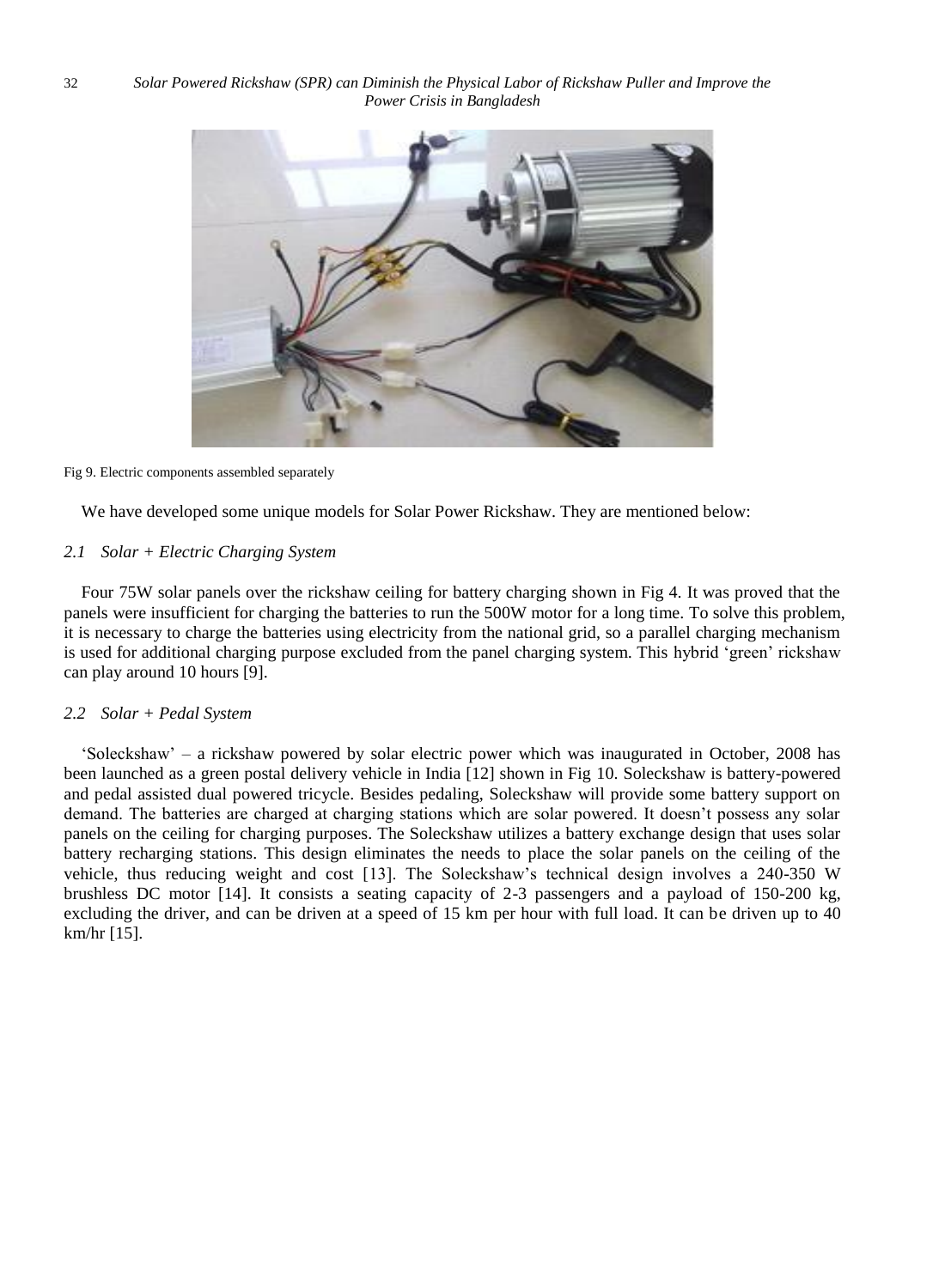

Fig 10. Solar Powered and Pedal assisted Rickshaw

It includes a high initial cost. As this design indicates that it is also throttle controlled, practically and it takes 6-7 hours to discharge the battery [20] and requires a full day for the full charging purpose. Rickshaws shaft speed corresponds to manual pedaling and motor RPM. In Fig 11 it is shown that the motor is running but the total shaft speed is tending to follow the pedal speed as it is higher for a variation of 2.2 to 2.8 Volts. After the breakeven point of 2.8 V, the shaft speed follows the motor speed [16].



Fig 11. Analysis of resultant speed at combining forces.

#### *2.3 Solar Power Rickshaw without Panel*

There should be a battery-swapping process rather than using solar-panels attached over the vehicle. It will reduce cost and weight. The battery swapping process should be efficient and a role model for the next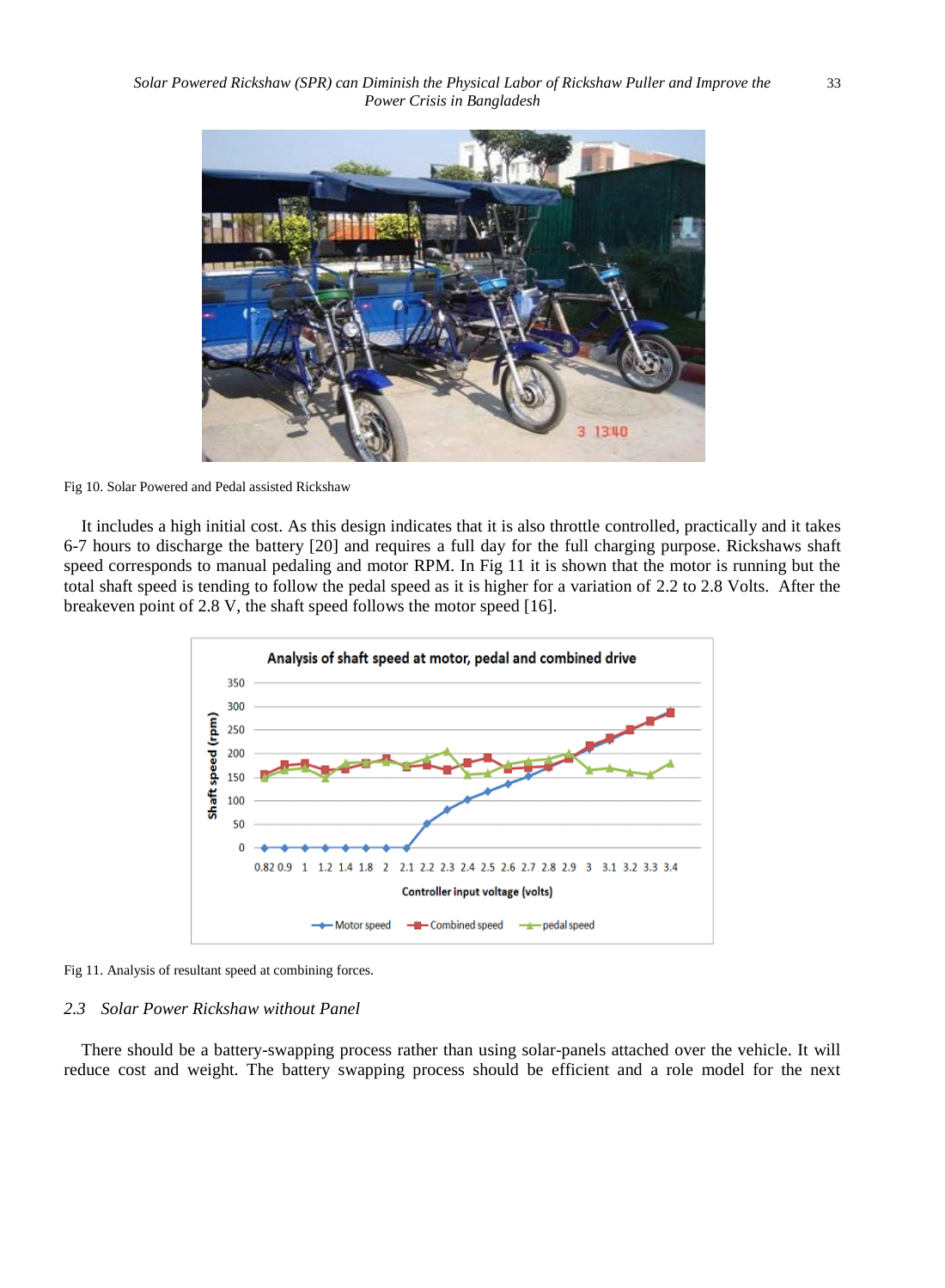generation sustainable refueling infrastructure. For this type of Rickshaw, it is essential to establish a "Central Solar Battery Charging Station" (CSBCS) shown in Fig 12.



Old Discharged battery

Fig 12. CSBCS, Power Rickshaw and Battery.

# **3. Discussion**

Solar Power Rickshaw diminishes the physical labor of the rickshaw puller. We should consider how these Rickshaw drivers contributing to our rural economy and keeping the environment carbon free in some degrees. Also, it will save a huge amount of electricity, 300MW which is taken by Electric Power Rickshaw from the national grid. It will be flexible means of transport for passengers as it gives them extra comfort for seat and space and would reach their destinations faster compared to the existing Manually-Paddled Rickshaw with more or less same fare. The SPR can run at 25 km per hour. The SPR has a longer battery life time because of infrequent charging. SPRs are faster than conventional Rickshaws, needless human effort to be plied on the street. From the types of SPR mentioned earlier in the paper, the latter one is the most economical & feasible for practical use. Solar Power is absolutely dependent on the availability of sunlight, so in case of rainy and foggy day, when the sun isn"t visible, it will not be able to work properly. For these special circumstances the CSBCS can arrange an alternative Electric Charging System (Grid Line/Generator) to charge the batteries if necessary.

# **References**

- [1] <http://weloveourbangladesh.blogspot.com/2012/08/rickshaws-of-bangladesh-and-its> history\_7522.html.
- [2] www.dhakacalling.com/archive/2013/april/cover\_story.php.
- [3] S. Gadepalli, "Rickshaws in the new millennium", The Daily Star, June 30 2006, from http://www.thedailystar.net/2006/06/30/d606300901105.htm.
- [4] Strategic Transport Plan, "Strategic Transport Plan for Dhaka- Final Report", Dhaka Transport Coordination Board, Dhaka, Bangladesh, 2005.
- [5] S. Rahman, "Future mass rapid transit in Dhaka city: Options, issues and realities", Jahangirnagar Planning Review, vol. 6, pp. 69-81, 2008.